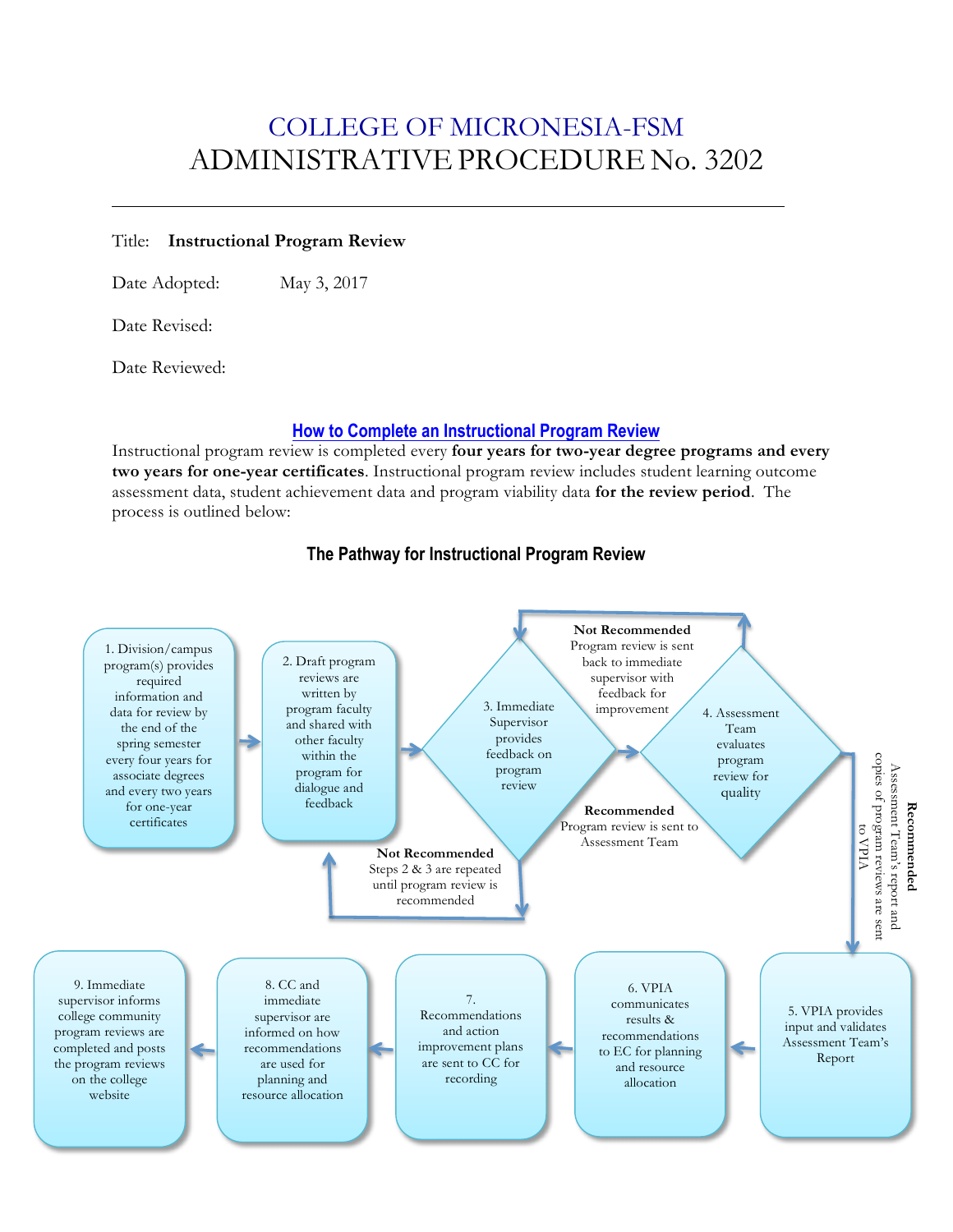Instructional program review is a part of the institution's overall planning and assessment processes. Program faculty and the state campus instructional coordinators are to oversee the review of a program according to its goals and learning outcomes as they relate to the college mission. The program review is completed every **four** years **for two-year degree programs and every two years for one-year certificates**. [Policy approved by the BOR on:

Follow the procedures below:

- 1. The division/campus program(s) provides required information and data for review by the end of the spring semester every four years for associate degrees and by the end of the spring semester every two years for one-year certificates
	- a. *Program goals*. The program goals are broad statements concerning knowledge, skills, or values that the college expects the graduating students to achieve.
	- b. *Program history*. This section describes the history of the program. This history includes the date and reason of implementation, significant milestones in the development of the program, and significant current activities.
	- c. *Program description.* The program description describes the program, including its organization, relationship to other programs in the system, program design, degree(s) offered, and other significant features of the program, such as elements/resources for forward-looking new program contributions to the state's economy, or specialized program accreditation.
	- d. *Program admission requirements.* This section describes the requirements for admission into the program and other requisites.
	- e. *Program certificate/degree requirements.* This section specifies the requirements for obtaining a certificate/degree in the program, including specific courses, credits, internships, practical, etc.
	- f. *Program courses and enrollment.* This section lists courses offered in the program, including number of sections, course enrollment, section fill rates, and repetition of courses across the institution.
	- g. *Program faculty*. This section reports the faculty of the program, including full-time and part-time faculty. The degrees held and rank are provided for the full-time and part-time faculty.
	- h. *Program indicators*. This section provides the data for analyzing the extent to which the program has achieved the established outcomes and criteria. This is the **most important** part of the program review. The data that will be collected and evaluated are the following:
		- Assessment of course student learning outcomes of program courses (TracDat reports)
		- Assessment of program student learning outcomes (TracDat reports)
		- Program enrollment historical enrollment patterns, student credits by major
		- Average class size
		- Course completion rate

*Hint* Faculty complete course level assessment of student learning outcomes each semester and program level student learning outcome assessment each year. Plans and reports are kept on TracDat.

*Hint:* Trend data for all programs is found on the OIE website.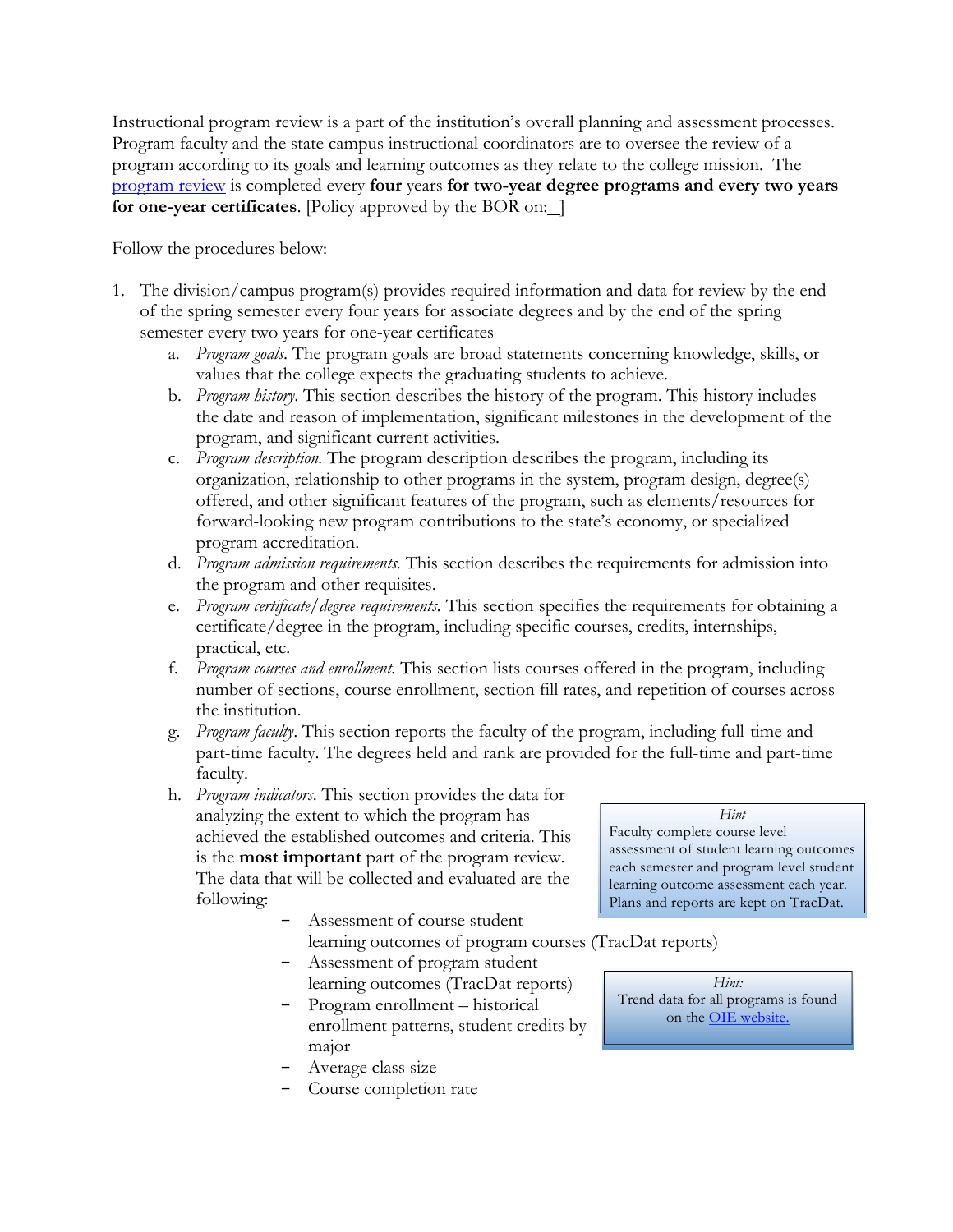- Student retention rate (fall to fall for 2-year programs; fall to spring for 1-year programs)
- Graduation rate based on yearly numbers.
- Students seat cost
- Cost of duplicate or redundant courses/programs/services
- Revenue generated by program tuition (program allocated), grant income.
- Students' satisfaction rate
- Alumni data
- Employment data and employer feedback (employer survey)
- Program added or cancelled at nearby regional institutions (PCC, GCC, Hawaii schools, UOG, CMI, NMC).
- Transfer rate
- *i. Analysis.*
- Findings This section provides discussion of information discovered as a result of the evaluation such as problems or concerns with the program and what part of the program is working well and meeting expectation.
- Recommendations This section provides recommendations from the program review on what to do to improve or enhance the quality of program and course learning outcomes as well as program goals and objectives. This section should also include suggestions that describe how the program might be able to create opportunities for a better program in the future. Some examples are exploring alternate delivery mechanisms, forming external partnerships, or realigning with other programs.
- 2. Draft program reviews are shared with program faculty for dialogue and input.
- 3. The immediate supervisor evaluates the program review with a checklist and provides feedback.
	- a. If the program review is not complete or needs information clarified and is not recommended by the immediate supervisor it is returned to the authors.
	- b. If the immediate supervisor recommends the program review it is then forwarded to the Assessment Team.
- 4. The Assessment Team evaluates the program review.
	- a. If the Assessment Team does not endorse the program review it is returned to the immediate supervisor with feedback for improvement.
	- b. If the program review is of good quality, the Assessment Team compiles a summary report and sends it along with a copy of the program review to the VPIA.
- 5. The VPIA provides input and validates the Assessment Team's report.
- 6. The VPIA communicates results & recommendations to EC for planning and resource allocation.
- 7. The VPIA sends the recommendations made in the program review to the Curriculum Committee where recommendations for improvement are to be noted in CC minutes. These recommendations are to be used for improvement, planning and resource allocation.
- 8. CC and immediate supervisor are informed of the results of the planning and resource allocation, which is finalized during the budget process in the fall semester.
- 9. The immediate supervisor informs college community when program reviews are completed and posts the program review documents on the college website: http://wiki.comfsm.fm/Academic\_Programs.

*Hint:* Calculate tuition generated by taking credits by major for the assessment years x tuition